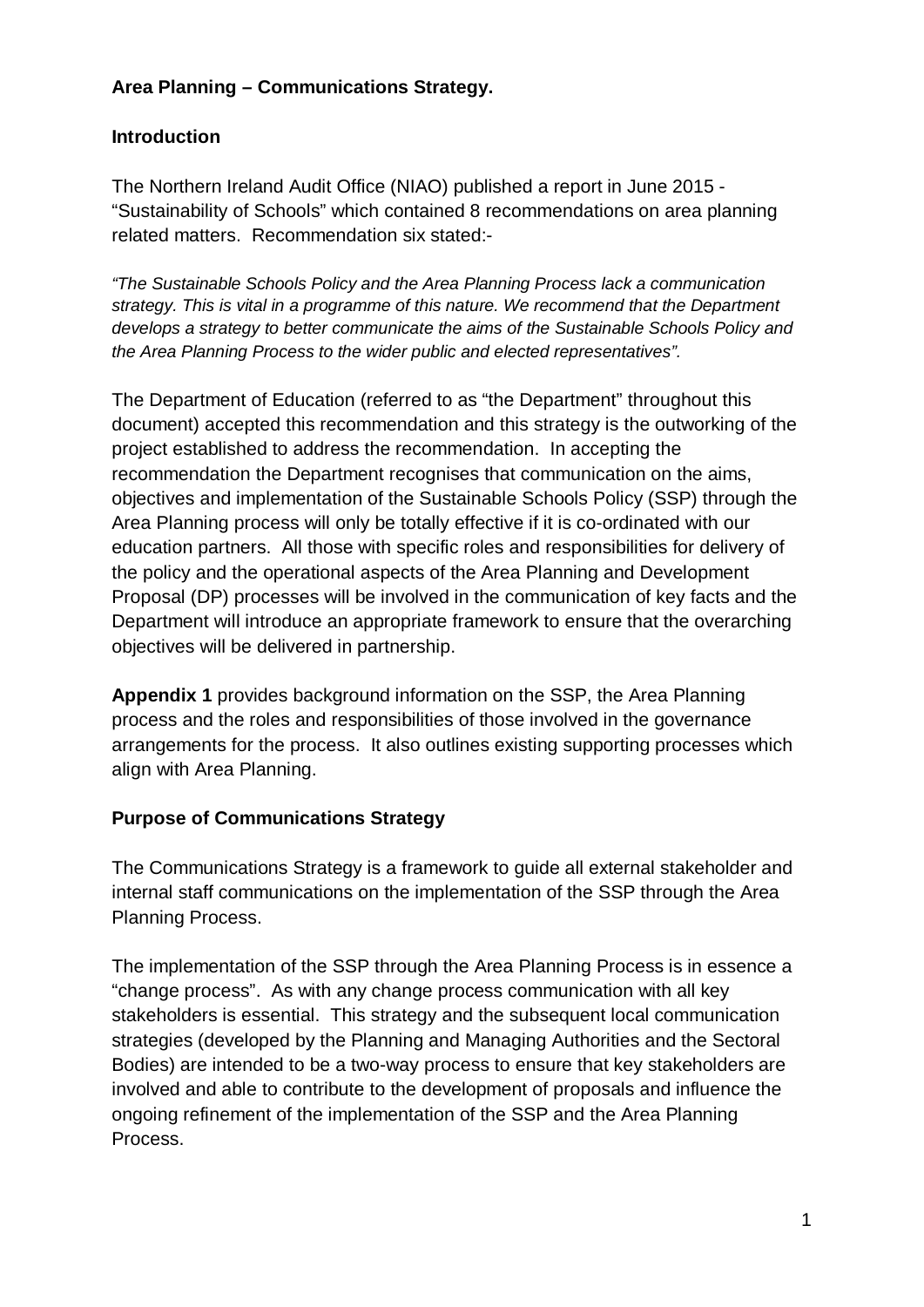## **Key Principles**

The Department has identified a number of key principles that will guide communications in relation to the dissemination of information on the SSP and Area Planning Process.

The Department will:-

- adopt a proactive, open and transparent approach;
- develop relevant, clear and consistent messages;
- provide timely, regular and accurate information;
- ensure appropriate arms length body communication is timely, regular and accurate;
- ensure accessibility to the information; and
- ensure two-way communication channels are developed to enable all stakeholders to raise issues and receive clarification on those issues.

## **Objectives**

The objectives of this strategy are:-

- to raise awareness of the sustainability issues facing many schools and the impact of these on educational experiences of children and young people;
- to improve understanding of the importance and benefits of implementing the SSP through Area Planning;
- to clarify and improve understanding of the various stages of the Area Planning process and the link with the statutory DP process;
- to ensure that the key messages are consistently conveyed by the Department, planning authorities, managing authorities, sectoral bodies and schools;
- to provide opportunities for key stakeholders to input to future development of SSP and Area Planning processes; and
- to seek opportunities to work with Education Partners to explain the Department's role in the Area Planning process.

## **Target Audiences**

Area Planning is a complex and multifaceted process which involves a wide range of stakeholders and participants. Each target group has an interest in different aspects of the Area Planning Process and requires information tailored to their role or interest in the process. The number and diversity of key stakeholders and interested parties presents a significant challenge in relation to communications. The communications strategy aims therefore to target the different audiences and determine their specific needs for information and tailor the key messages to address what each stakeholder group needs to know, when they need to know it and determine how best to communicate with of each target group.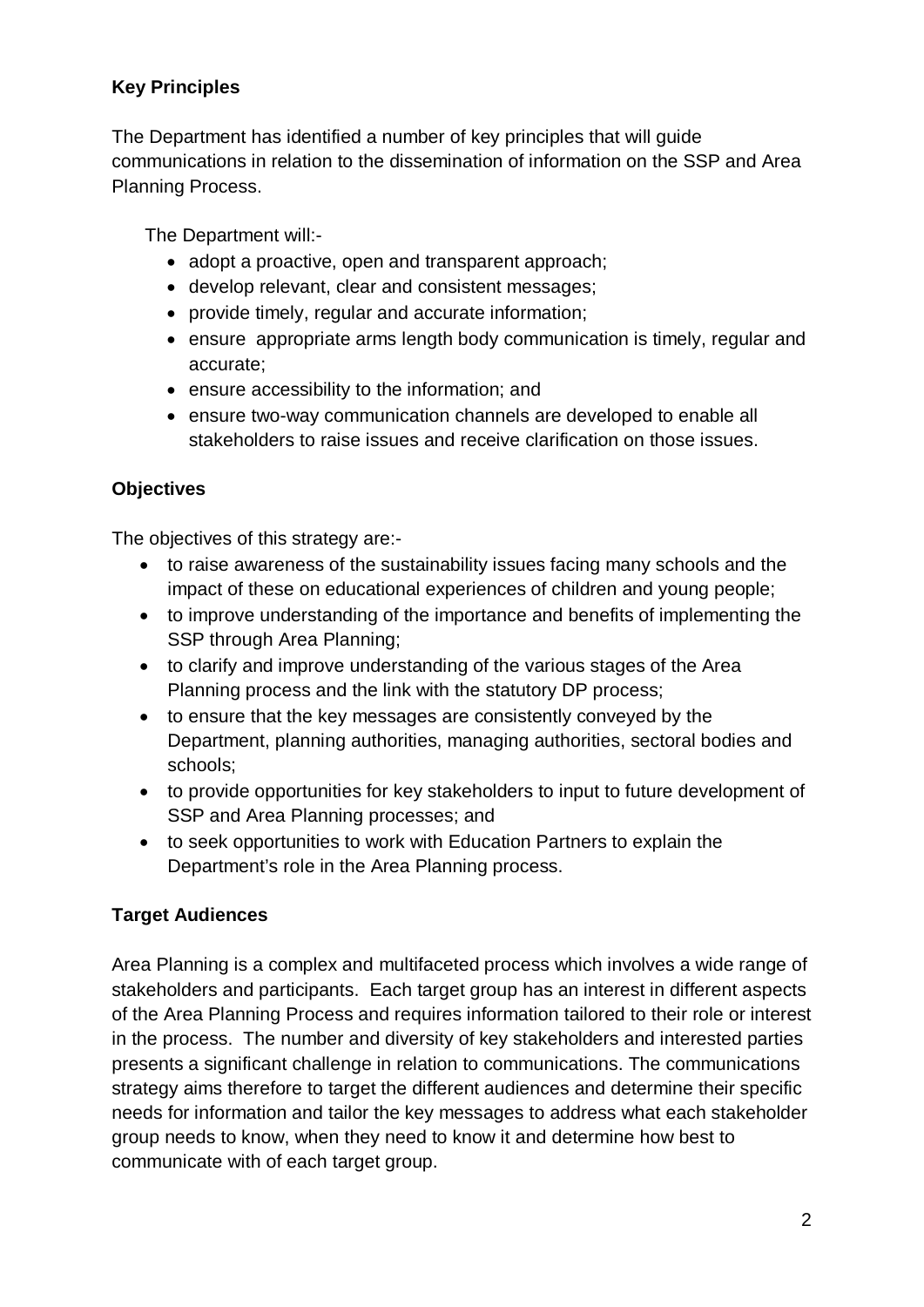There are different target groups which have been determined by the role they play in the process. These are external and internal and in summary the groups have been categorised as follows-:

- Directly impacted by the process
	- o Pupils
	- o Parents
	- o Teachers
	- o Other staff
	- o School Governors
- Arms Length Departmental Bodies
	- o Education Authority (EA)
	- o Council for Catholic Maintained Schools (CCMS)
	- o <sup>[1](#page-2-0)</sup>Sectoral Bodies Northern Ireland Council for Integrated Education (NICIE), Comhairle na Gaelscolaíochta (CnaG), Controlled School Support Council (CSSC), Governing Bodies Association (GBA) and Catholic Schools Trustees Service(CSTS)
- Elected representatives
- Local Government Districts (LGDs)
- Other Government Departments and agencies
	- o Children's Commissioner
- Influencers/Opinion makers
	- o Confederation of British Industry (CBI)
	- o Institute of Directors (IOD)
	- o Voluntary and Community Groups
	- o Integrated Education Fund (IEF)
	- o Iontaobhas na Gaelscolaíochta (InaG)
	- o Transferor Representatives' Council (TRC)
	- o Council for the Curriculum, Examinations and Assessment (CCEA)
	- o Teachers Unions
	- o Foras na Gaelige
	- o General Teaching Council (GTC)
	- o The Catholic Church
	- o 3 Main Protestant churches (Church of Ireland, Presbyterian and Methodist)
- General Public
- **Media** 
	- o Regional
	- o Local
- Internal Department Directorates and Education Training Inspectorate (ETI).

<span id="page-2-0"></span> $<sup>1</sup>$  There is no definition of "sectoral body" in legislation, other than that provided by section 4 of the Education</sup> (Northern Ireland) Act 2014 – Funding of sectoral bodies - <http://www.legislation.gov.uk/nia/2014/12/section/4>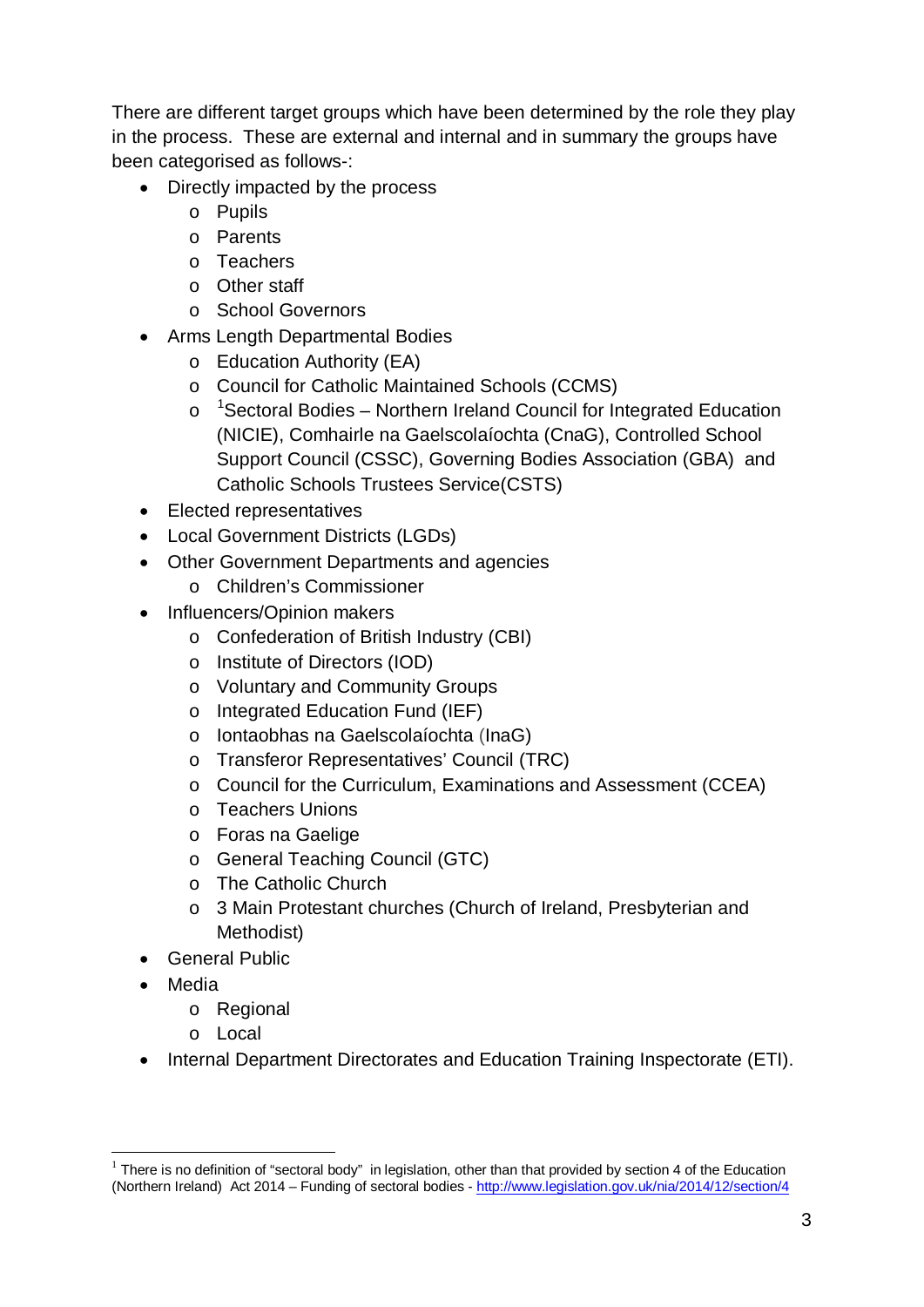## **KEY MESSAGES**

The aim is to explain the SSP and Area Planning to these audiences in clear terms and to improve understanding and consistency of message content across all channels. This should lead to more informed comment and reduced routine queries. Information requirements will be assessed and action will be taken to ensure that audiences have access to reliable and current information. The key messages will be developed to cover strategic and operational aspects of the process. Language will be simple and the communications will be tailored to the needs of the target audience. **Appendix 2** provides a stakeholder map and covers the target audience, their information requirements, potential information sources and channels that could be used.

The key messages will be developed to align with the Area Planning process to ensure that the relevant information is available at the key milestones in the process of development and implementation of the Area Plans.

## **KEY COMMUNICATION TOOLS**

The Department will use a range of communication channels appropriate to the audience for which the information/message is intended e.g. print, broadcast and social media as well as face-to-face communication. **Appendix 3** provides an overview of potential communication channels. Information technology based communication has the advantage of being fast, cost effective and can reach a wider audience.

### **BUDGET/RESOURCES**

The costs of the Communication Strategy will be assessed at each stage of the process. It will be the aim to use existing channels of communications. However if new approaches are proposed a business case will be drawn up and approval sought to incur expenditure.

### **EVALUATION AND MONITORING**

Measures of success will be developed for each stage of the process and these will be reviewed on an ongoing basis as the process embeds further. The Department will seek to design measures that provide an insight into:-

- How effective is the strategy externally and internally?
- What works and what does not?
- Is there more/ other information needed?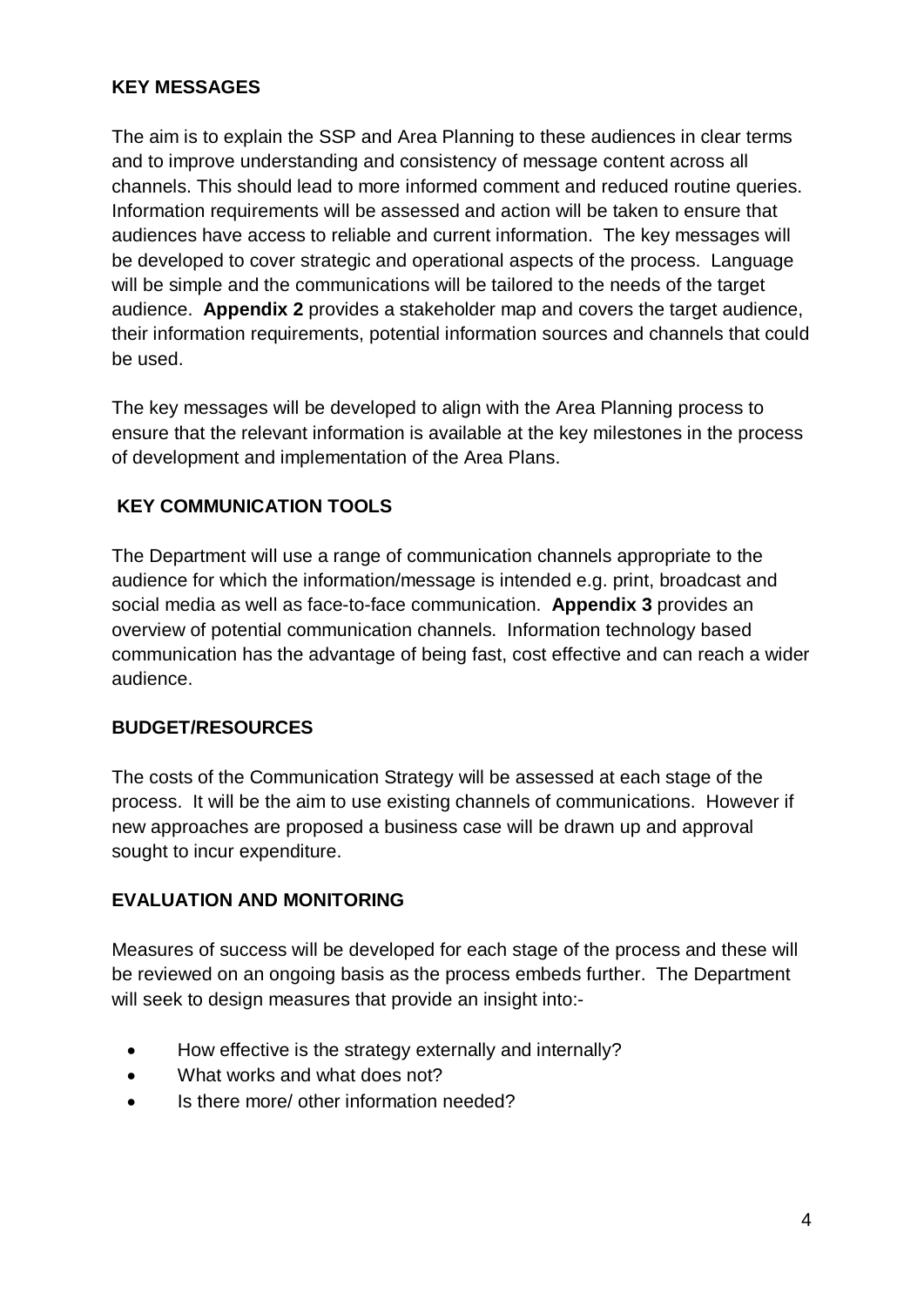The Area Planning Steering Group (APSG) will act as the key evaluation and monitoring forum. Communications will become a standing item on the quarterly meeting agenda. Each member organisation will have an opportunity to:

- influence and agree the ongoing Communications Plan aligned to the Area Planning and DP processes; and
- report how their organisation's communications will support the Departmental aims and objectives for communication on Area Planning and DPs.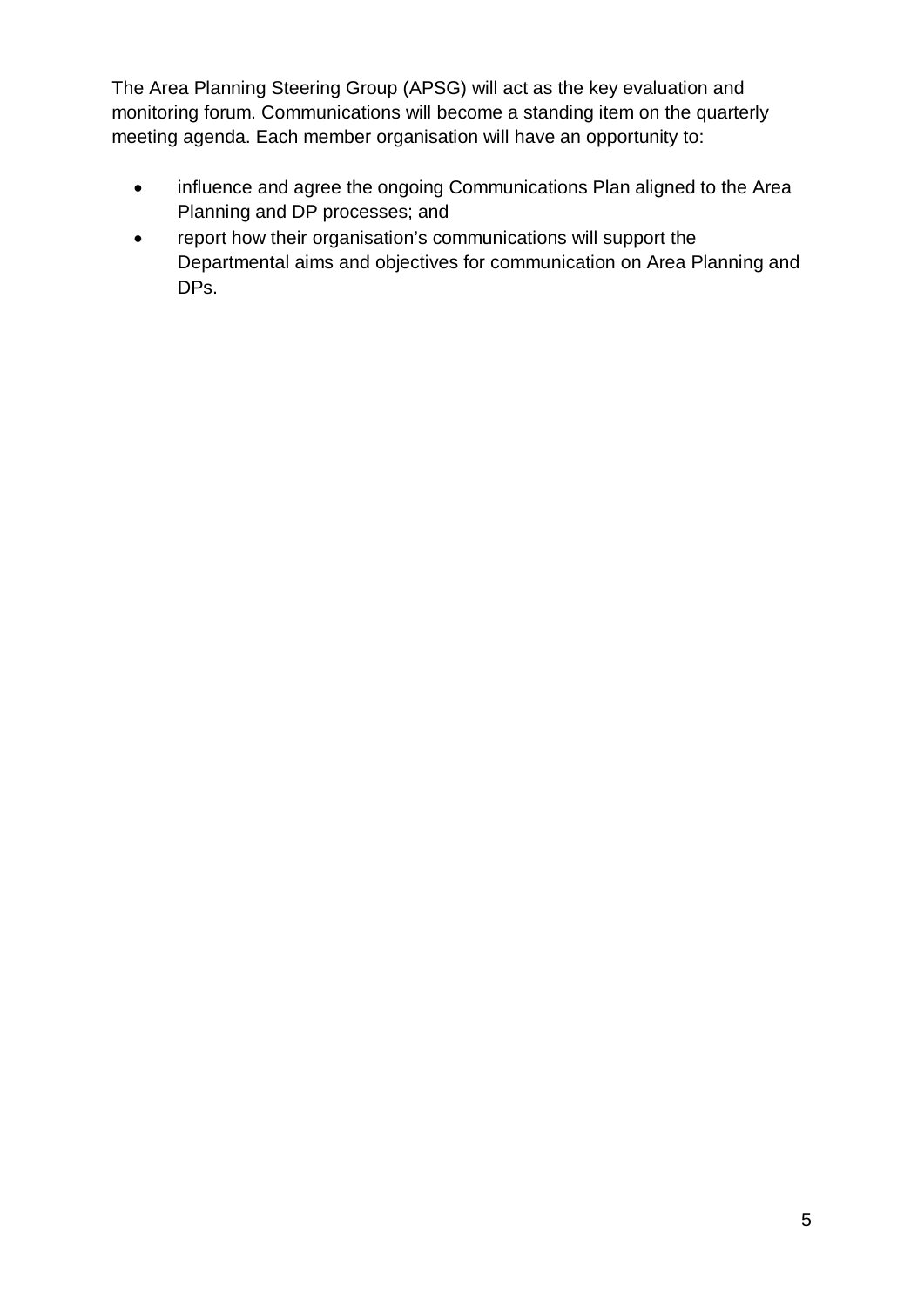## **Background to Sustainable Schools Policy and Area Planning**

#### **Departmental Vision**

The Department has a vision for the education sector which is to see:-

*"Every young person achieving to his or her full potential at each stage of his or her development."*

All Department policies and process are focussed on achieving this aim. The "Schools for the Future: A Policy for Sustainable Schools" plays a key role in delivering this vision as it aims to establish a network of sustainable schools offering high quality educational experience and outcomes for all pupils, while making the best use of available resources. It aims to have schools of the right size and the in the right place. The process for implementing this policy is Area Planning. An overview of Area Planning can be found on the Department's website by following the link provided in **Appendix 4.**

#### **Schools for the Future: A Policy for Sustainable Schools**

This policy was published in January 2009 is simply known as the "Sustainable Schools Policy" (SSP) and is driving the Area Planning process to ensure there is a network of strong viable schools to meet the needs of children and young people. It applies to all grant-aided primary and post primary schools.

The policy specifies a set of six criteria and associated indicators for use in assessing a school's sustainability. The six criteria are:-

- quality educational experience;
- stable enrolments trends;
- sound financial position;
- strong school leadership and management;
- accessibility; and
- strong links with the community.

It is the intention that all those involved with schools, including Boards of Governors, teachers and the local community use these criteria to assess the position at a school and to help determine whether early intervention is required in an aspect of the school's operation. The policy is not intended to be used mechanistically but simply as a benchmark against which a school can be considered taking account of local circumstances on a case by case basis. The over-riding priority must be the quality of education provided for children and young people.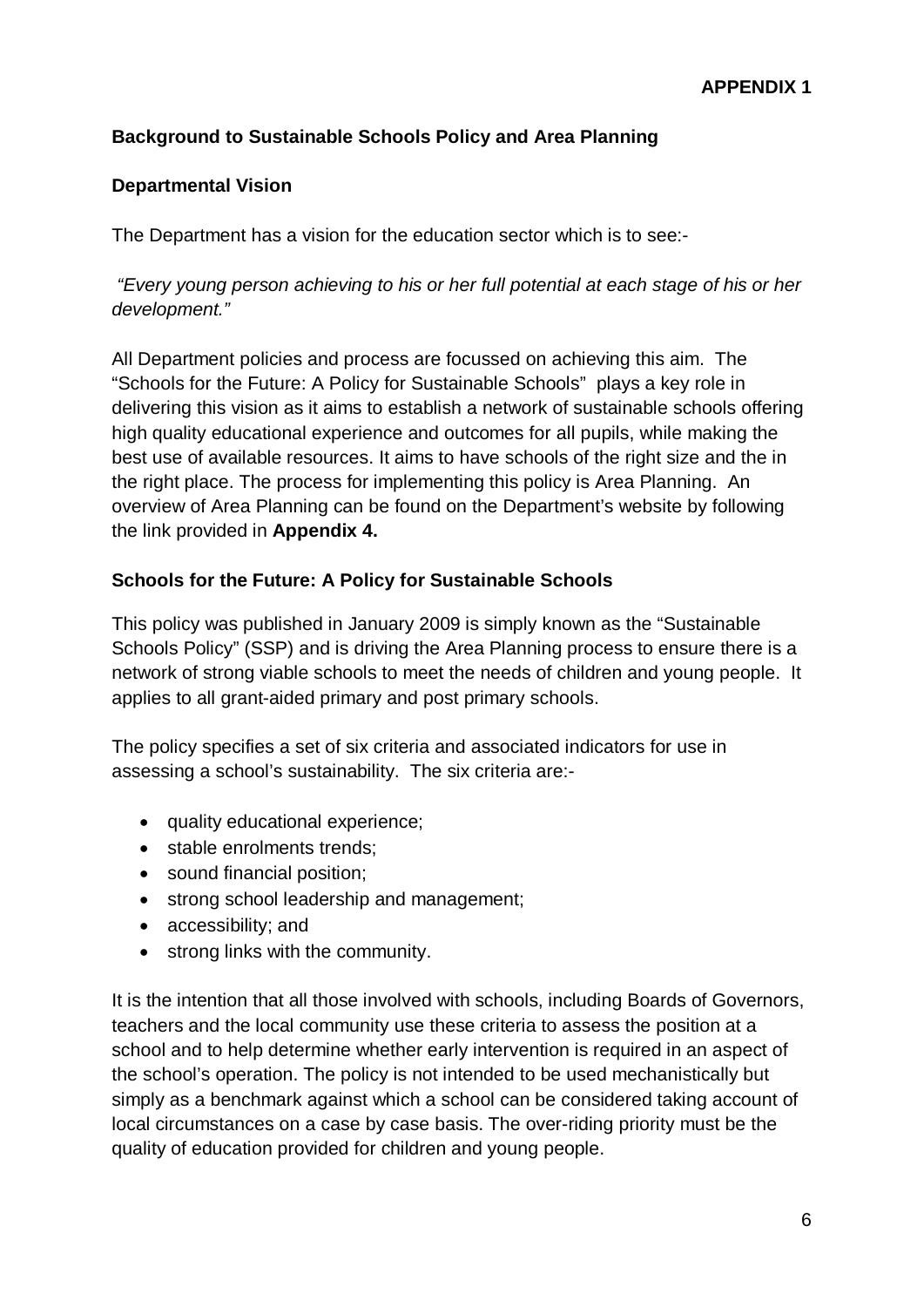The policy document is on the Department's website and can be accessed by following the link provided in **Appendix 4.**

## **Overview of the Area Planning Process**

Area Planning is the process through which the Department's Sustainable Schools Policy is implemented to deliver high quality education through a network of strong, sustainable primary and post-primary schools that command the confidence of the communities they serve.

Area Planning aims to assess the current and projected level of demand for primary and post-primary provision in an area and shape that provision to meet that demand. Effective Area Planning will make better use of resources by improving access to the curriculum, supporting raising standards, reducing duplication of provision and the number of unfilled places in schools.

Although the Sustainable Schools Policy does not apply to the pre-school phase and the special sector, work is being taken forward on an area and regional basis in separate programmes to plan for provision in these phases of education. In the case of the special sector a Review of Special School Provision which was to undertake to assess the future profile of special schools in the overall context of the area planning process can be accessed in the Department's website by following the link provided in **Appendix 4.**

## **Area Planning Cycle and Annual Action Plans**

The Department requires that the EA produces an Area Plan covering a three year period, supported by Annual Action Plan. The Area Planning cycle can be found in the Area Planning Guidance by following the link provided in **Appendix 4.**

### **Area Planning Governance Structures**

Area Planning structures have been put in place by the Department and the EA to provide strategic direction, operational consistency and opportunity to actively engage with all the key stakeholder bodies.

• **The Area Planning Steering Group (APSG)** was established to support the Department as it takes forward work to establish the implementation process for area planning. It also provides a forum for Chief Executives and Regional Directors to discuss and agree a common approach to issues which arise in relation to area planning.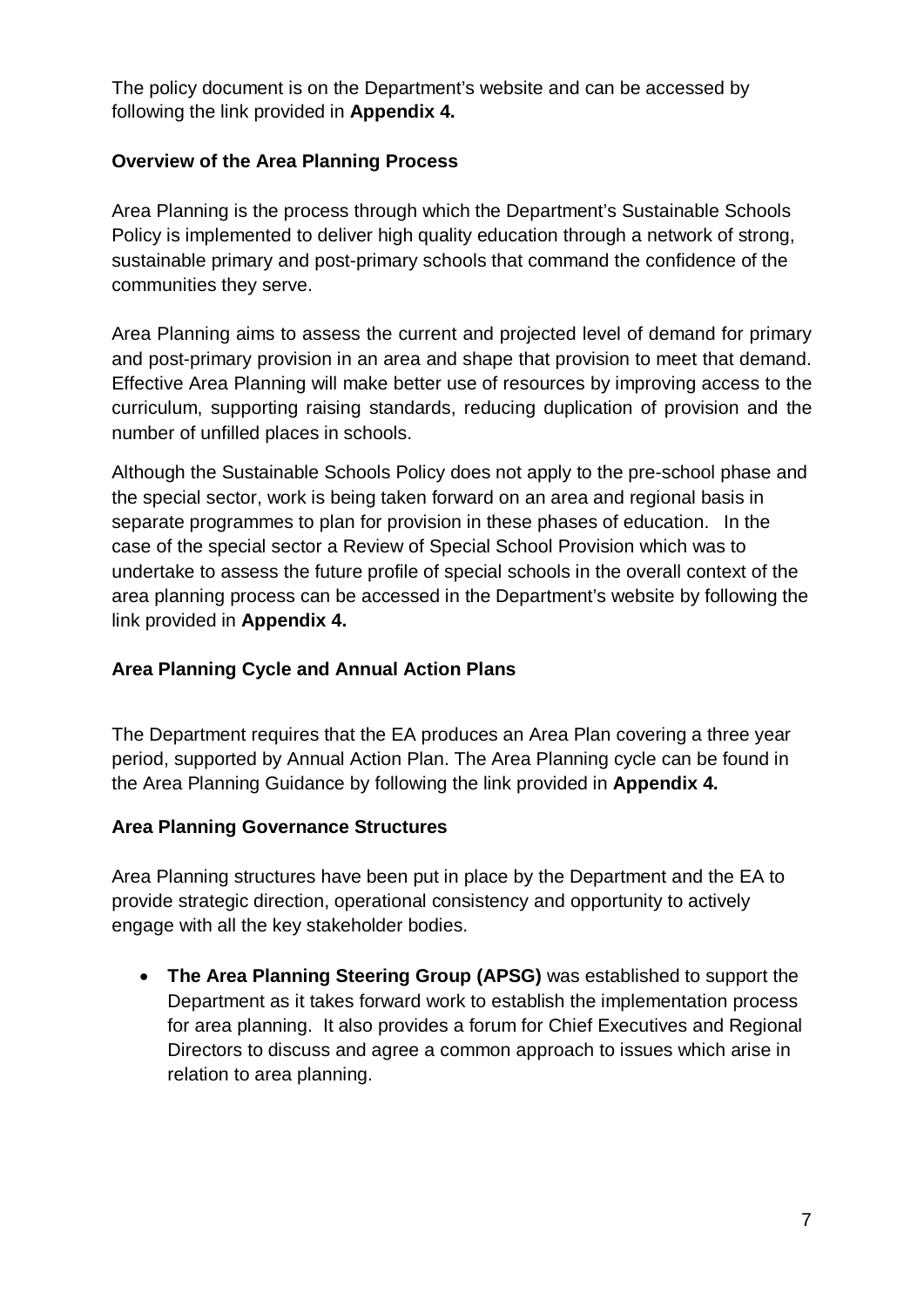- **The Area Planning Working Group (APWG)** was established to bring together those in the planning authorities and the sectoral bodies who are involved with the operational aspects of area planning. Its purpose is to provide a regular forum for discussing cross-region/cross-sectoral issues and concerns, agreeing solutions to be applied by all relevant bodies, or, where necessary, raising them to the APSG for consideration and resolution.
- In addition to these groups the EA has set up regional **Area Planning Local Groups (APLGs**). Their role is to bring together all local stakeholders – planning authorities, sectoral bodies, voluntary grammar schools representatives and any other relevant interests, including Further Education (FE). They will contribute to any review or revision of an existing area plan and assist with the implementation process for area plans before they are sent to the EA for approval

Further details on these structures along with roles and responsibilities of the different bodies involved in the area planning process can be found in the Area Planning Guidance which can be accessed by following the link provided in **Appendix 4.**

In summary the EA and CCMS, as statutory planning authorities, are taking Area Planning forward by working in conjunction with the Northern Ireland Council for Integrated Education (NICIE), Comhairle na Gaelscolaíochta (CnaG), the Controlled Schools Support Council (CSSC), the Governing Bodies Association (GBA) and the Catholic Schools Trustees Service to consider the options for area solutions.

Guidance on the Area Planning process is available on the Department's website by following the links provided in **Appendix 4.**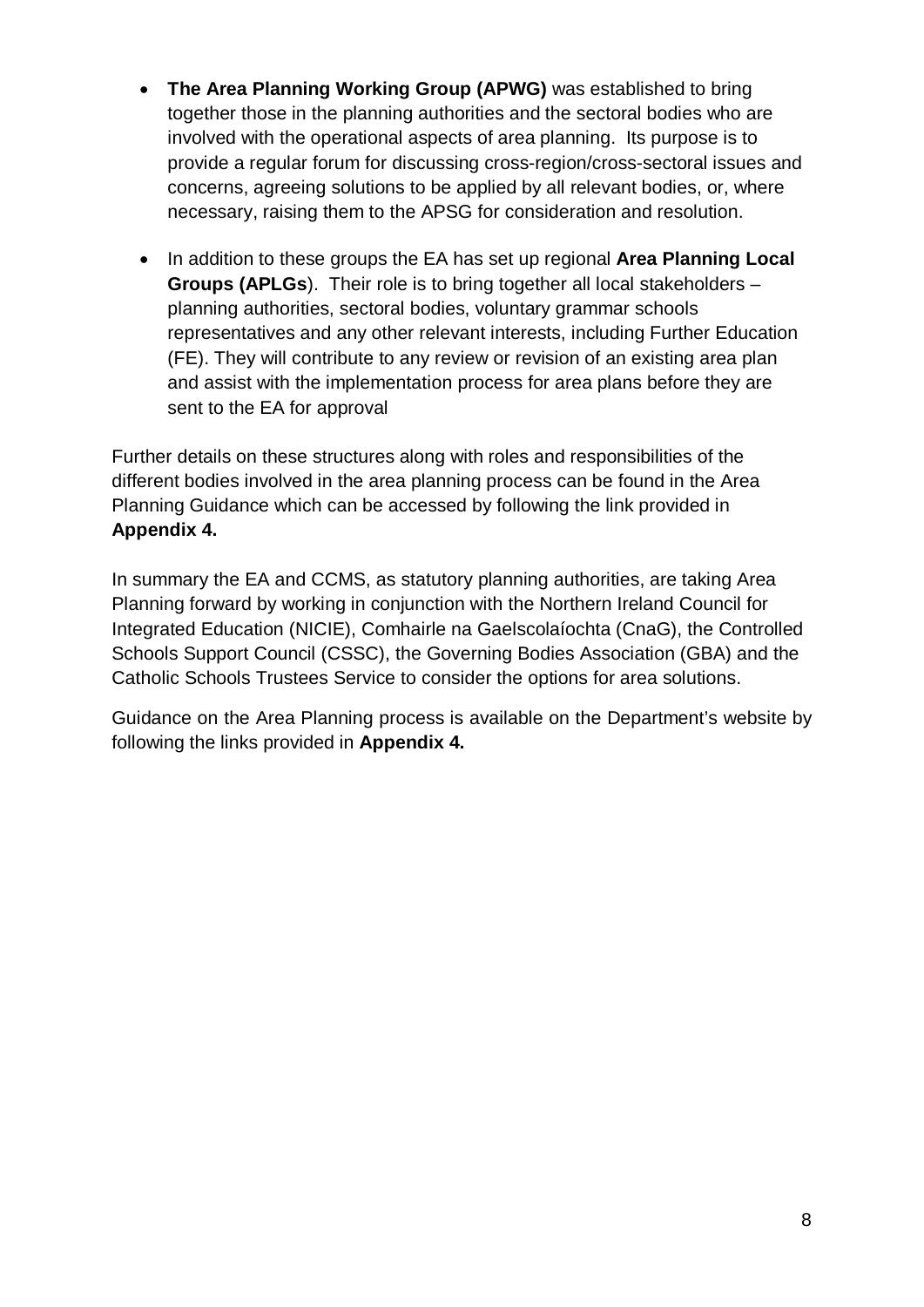## **EXISTING SUPPORTING PROCESSES**

#### **Development Proposal Process**

Any significant change to be made to a school can only be made through the publication of a Development Proposal (DP) as required by Article 14 (as amended) of the Education and Libraries (NI) Order 1986. DPs are therefore the means through which any significant changes required to a school, identified through the Area Planning, are made to reshape provision in an area to deliver the strategic vision outlined in the area plan. The Department seeks to ensure that, regardless of the reason for the proposal, all DPs are considered in the wider context of the Department's statutory duties and policies and that all proposals support the implementation of the area plan.

DPs can be brought forward by the relevant school managing authorities which include the Education Authority (for Controlled schools), the Council for Catholic Maintained Schools (for Catholic maintained schools) as well as individual Boards of Governors of voluntary maintained schools, voluntary grammar schools and grant maintained integrated schools. Owners of independent schools may also bring forward a proposal to seek grant-aided status subject to meeting all the statutory requirements of a grant-aided school.

## **Key stages in DP process**

The four main stages in the DP process are:-

- identification of need in the area planning context;
- pre-publication consultation;
- publication of a DP; and
- statutory two-month objection period (triggered at the date of publication).

In addition, the proposer must prepare a detailed case for change which includes the rationale for the proposal together with supporting evidence.

The Department's Circular "Guidance on the Publication of a Development Proposal**"** (currently being revised) sets out the purpose of DPs, how they contribute to shaping education provision on an area basis, the circumstances when a DP is required, the content, procedures and timing for the publication of DPs, the roles and responsibilities of those involved throughout the procedure and the evidence required in support of a DP. The circular can be accessed on the Department's website by following the link provided in **Appendix 4.**

## **Annual Area Profiles**

Statistical information relating to sustainability of each school is published annually by the EA for every primary and post-primary school. The data includes pupil numbers,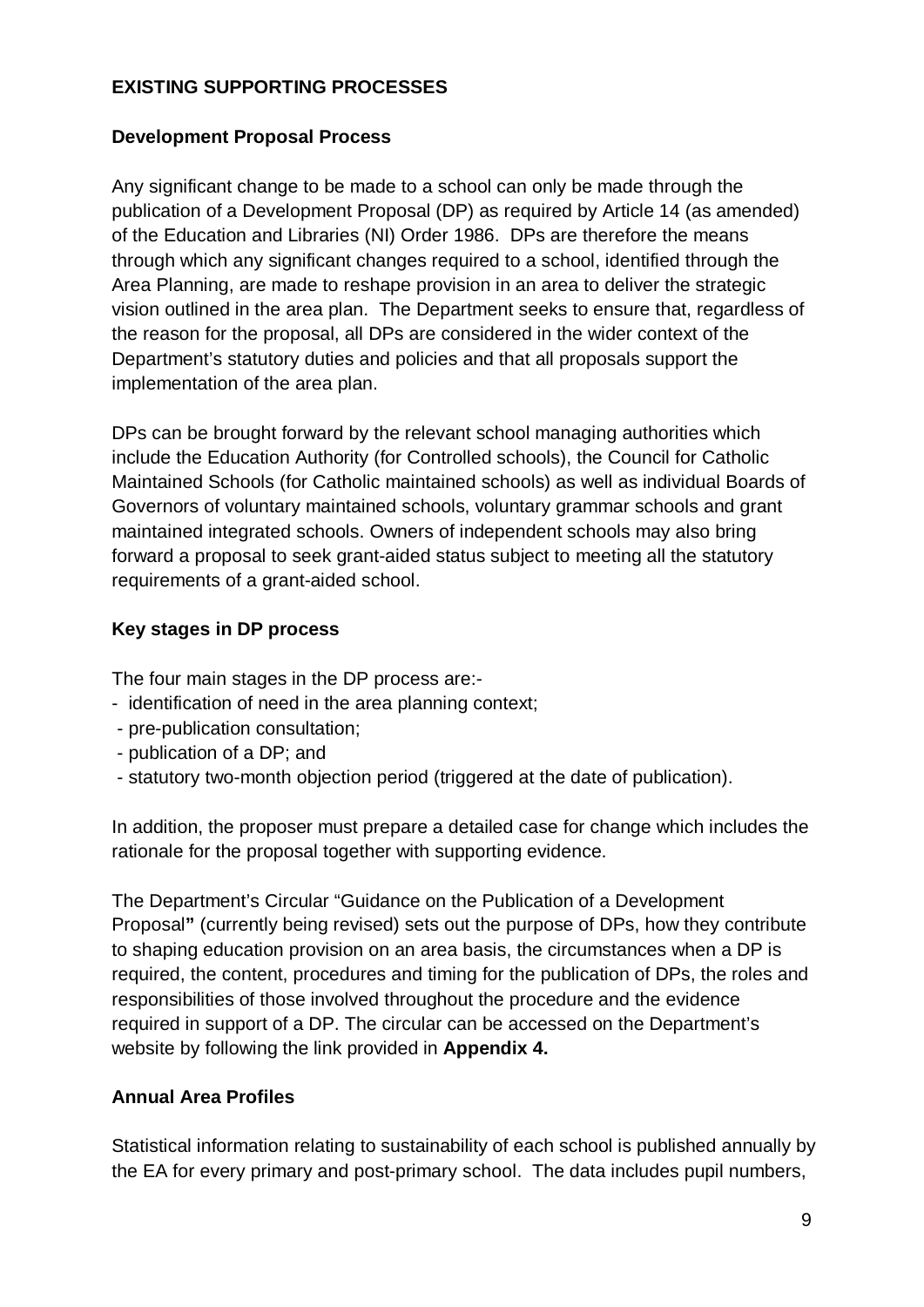educational attainment (for post-primary schools) and budgets. The purpose of this information is to provide the public with a clear picture of the shape of education provision in their area and encourage informed local involvement in the area planning process.

The Annual Area Profiles can be accessed from the EA's website by following the link provided in **Appendix 4.**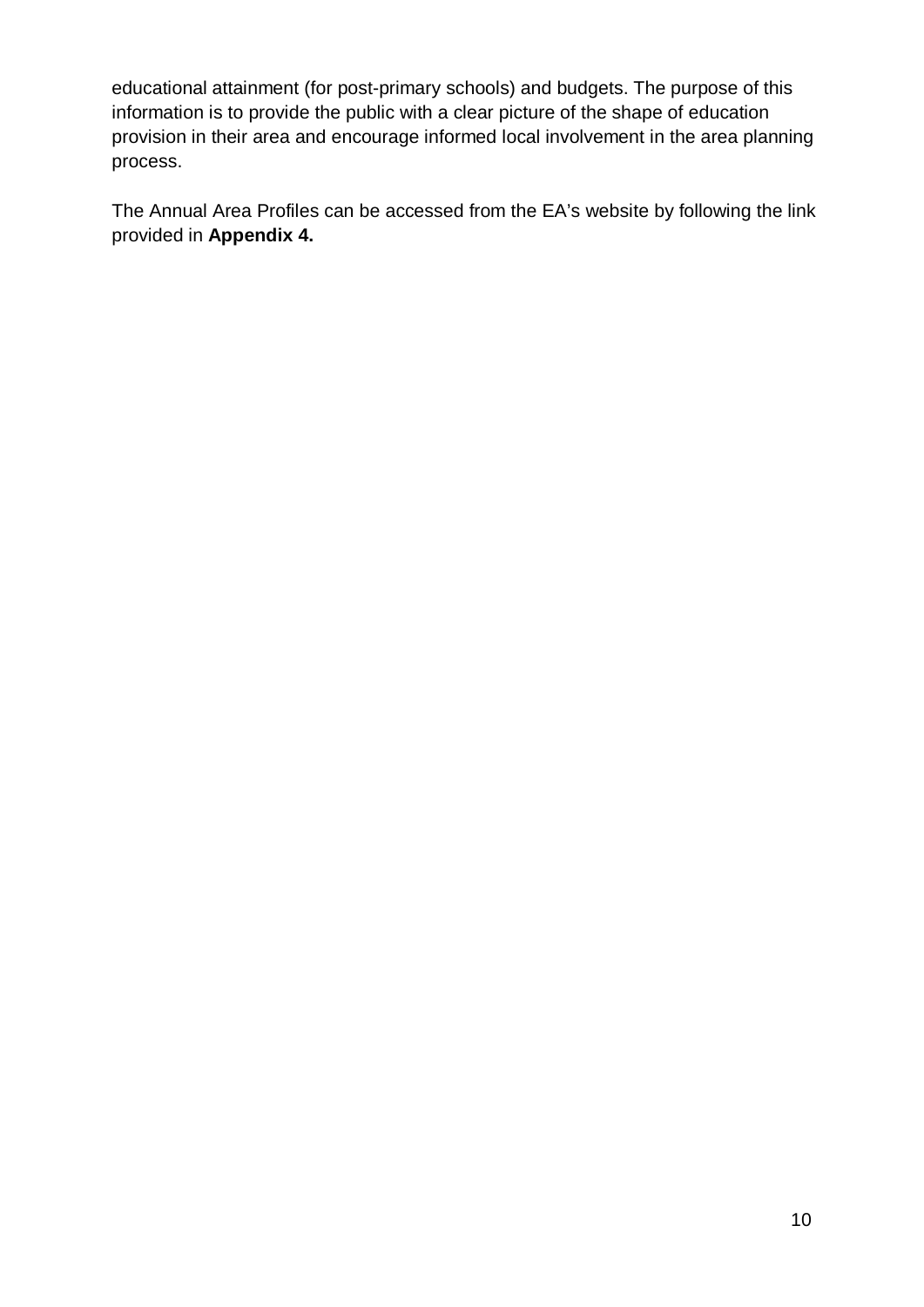#### **COMMUNITY PLANNING**

-

Central to the Executive's vision for the local government sector is the provision of high quality, efficient services that respond to the needs of people and continuously improve over time. Critical to the delivery of this objective is an effective, statutebased community planning process led and facilitated by the councils.

Community planning is a process that aims to improve the connection between regional, local and neighbourhood levels through partnership working and best use of all available resources, with a focus on collaboration between organisations for the benefit of citizens accessing services.

The community planning process provides a platform for the integration and planning of public sector services and investment, with the focus being on tackling crosscutting issues that require a collaborative approach.

## **Role of the Partnership Panel in Community Planning**

Better co-ordination and genuine collaborative working between central and local government is essential to ensure that the vision of better service for citizens becomes a reality. The Partnership Panel offers an opportunity to help achieve this.

The preparations for the introduction of community planning involved the establishment of an Inter-Departmental Group to focus on what consideration and preparation all departments will need to undertake to fulfill their role in community planning. The Group's role is to consider the implications that the statutory duties in relation to community planning will have on Departments and <sup>[2](#page-10-0)</sup>Arms Length Bodies; and to consider how they can contribute to the preparations for community planning.

The Interdepartmental Group offers the opportunity to act as a point of contact on Partnership Panel business and to contribute to issues that might form part of the agenda and work plan.

<span id="page-10-0"></span> $2$  Also known as non-departmental public bodies, these are national or regional public bodies, working independently of, but still accountable to ministers.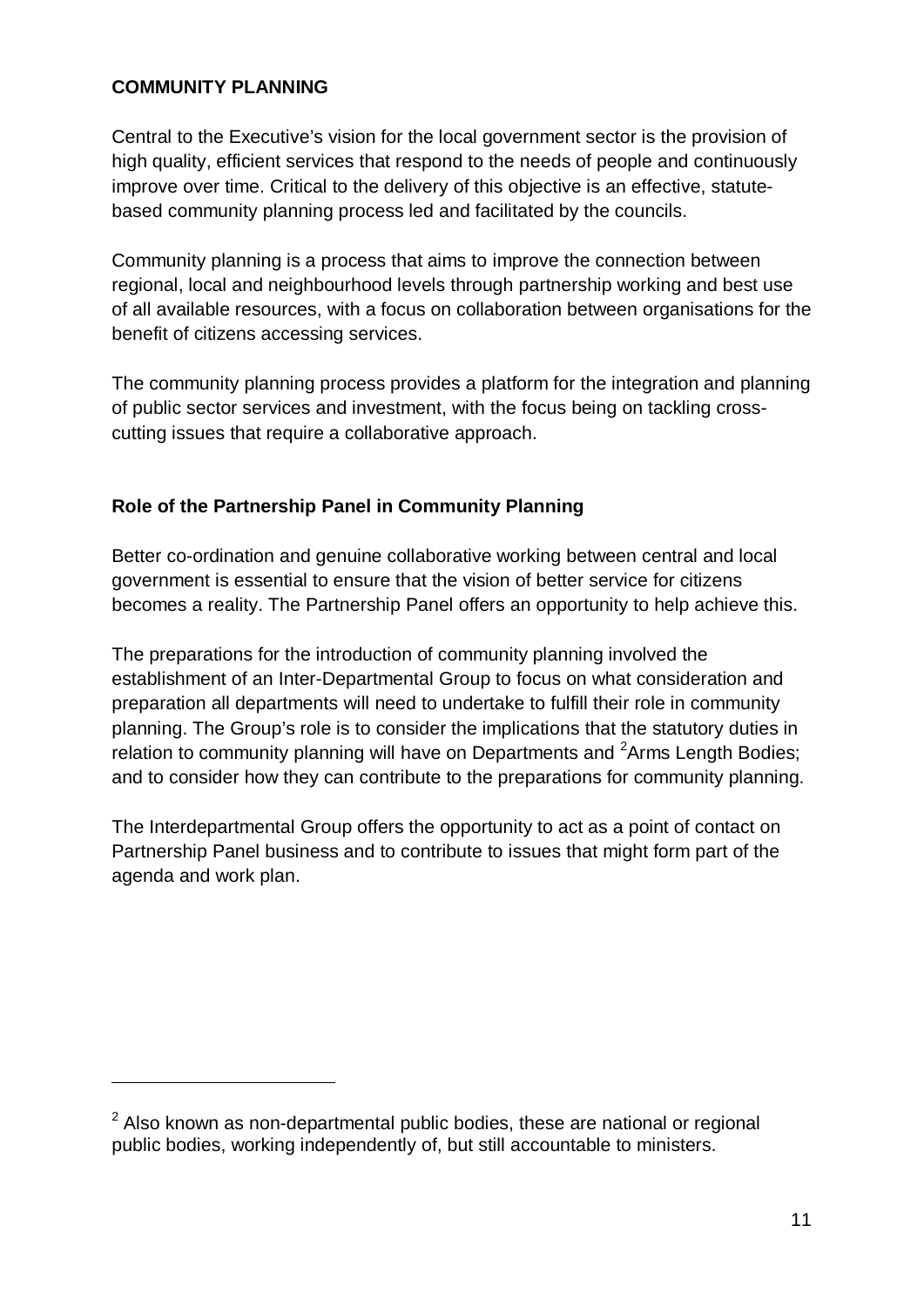## **COMMUNICATION STRATEGY – STAKEHOLDER MAP APPENDIX 2**

#### **External Communications**

| <b>Target Audience</b>                                                                                              | <b>Communication Mechanism</b>                                                                                                                                                                                                                                                                                                                                                                    | <b>Communication Source</b>                                                                                               |
|---------------------------------------------------------------------------------------------------------------------|---------------------------------------------------------------------------------------------------------------------------------------------------------------------------------------------------------------------------------------------------------------------------------------------------------------------------------------------------------------------------------------------------|---------------------------------------------------------------------------------------------------------------------------|
| Directly Impacted by the Process                                                                                    |                                                                                                                                                                                                                                                                                                                                                                                                   |                                                                                                                           |
| Pupils<br>$\bullet$<br>Parents<br><b>Teachers</b><br>$\bullet$<br><b>Ancillary Staff</b><br><b>School Governors</b> | • Education Authority website<br>• Department of Education<br>website<br>• Department of Education<br><b>Twitter account/NI Executive</b><br><b>Twitter account</b><br>• Social Media<br>Classroom 2000<br>• Press Releases (to include<br>key/relevant statistics)<br>• Media briefings/interviews<br>• nidirect<br>• Parent Teacher Association<br><b>Meetings</b><br>• Leaflets<br>• Libraries | <b>Education Authority</b><br>Department of Education<br>Schools<br><b>Managing Authorities</b><br><b>Sectoral Bodies</b> |

#### **Key Information**

Sustainable Schools Policy – Annual Area Profiles

Area Planning Process – Roles and Responsibilities; Getting Involved; Establishing Level of Demand (Population Projections, Demand for Irish-Medium and Integrated Education (IMIE)

Area Plan Content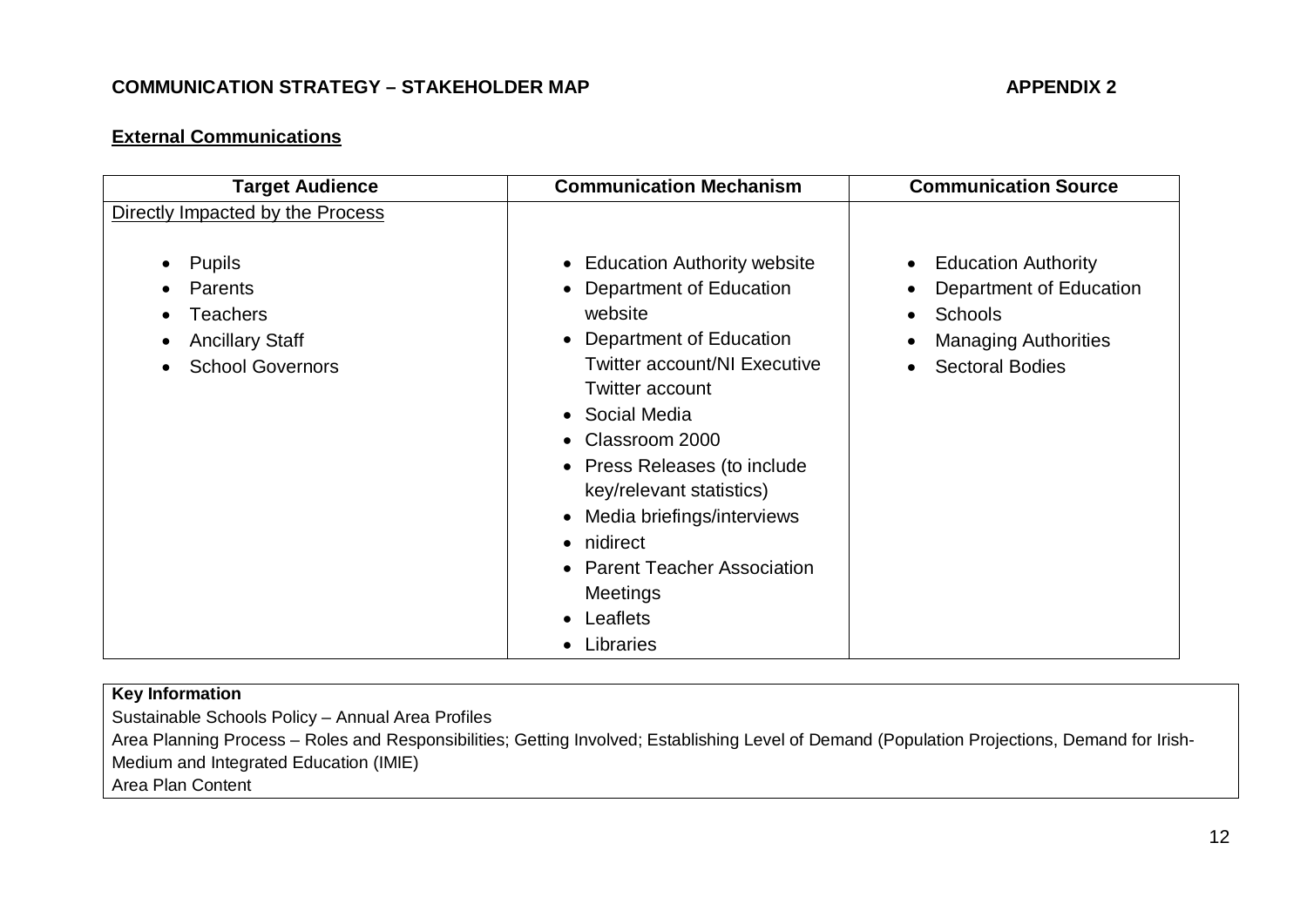Area Plan Consultation Annual Action Plan Development Proposals – Information on published proposals and decisions Review of Special School Provision Department of Education Circular 2014/21 – Publication of a Development Proposal Schools Admissions Policy Entitlement Framework Education and Training Inspectorate Inspection Reports Raising standards: Every school a good school - a policy for school improvement Count, read: succeed - A Strategy to Improve Outcomes in Literacy and Numeracy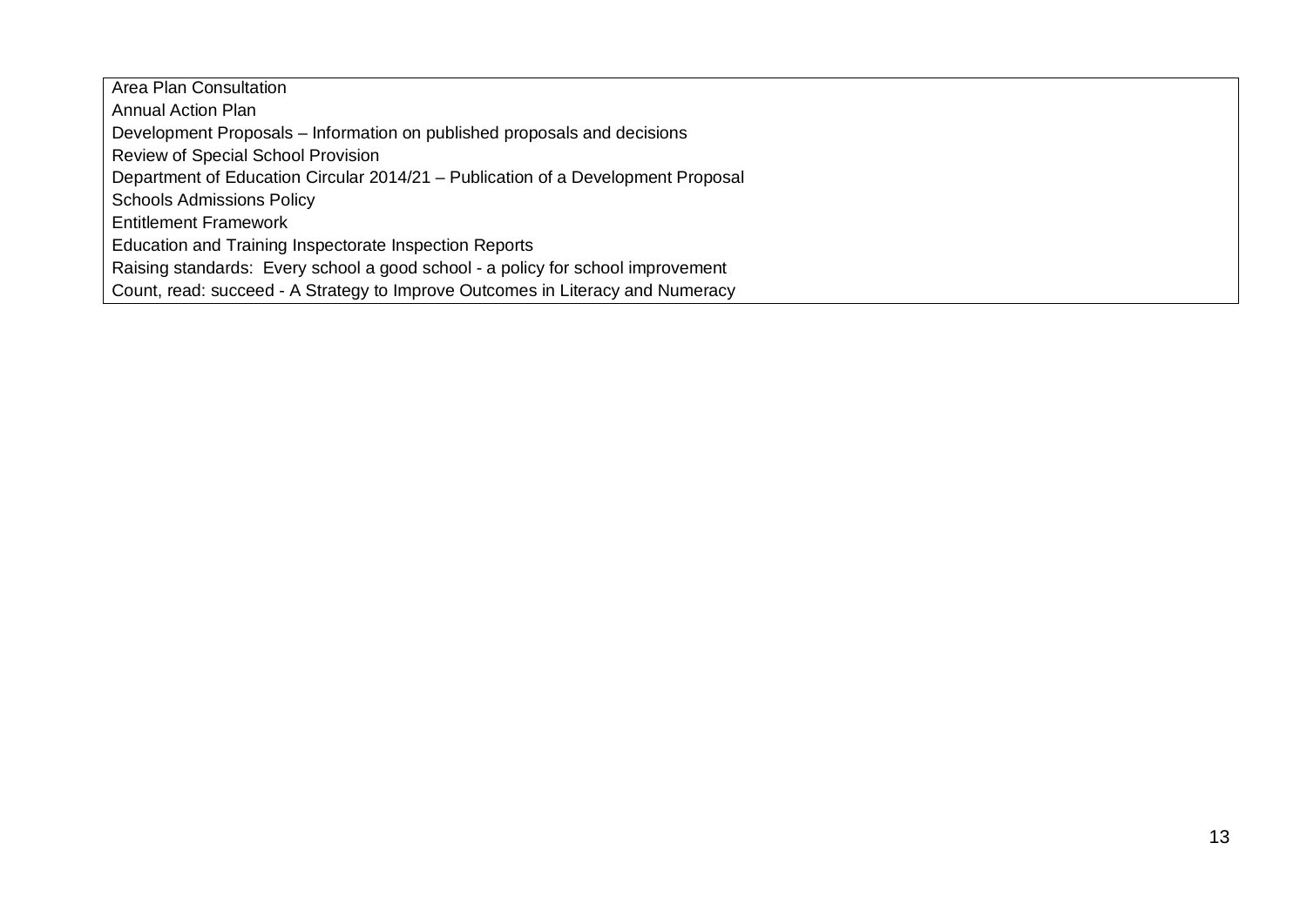| <b>Target Audience</b>                                                                                                                                                                                                                                                                                                                                                 | <b>Communication Mechanisms</b>                                                                                                | <b>Communication Source</b> |
|------------------------------------------------------------------------------------------------------------------------------------------------------------------------------------------------------------------------------------------------------------------------------------------------------------------------------------------------------------------------|--------------------------------------------------------------------------------------------------------------------------------|-----------------------------|
| <b>Arms Length Departmental Bodies</b>                                                                                                                                                                                                                                                                                                                                 |                                                                                                                                |                             |
| <b>Education Authority</b><br><b>Council for Catholic Maintained Schools</b><br>Sectoral Bodies -<br>• Northern Ireland Council for<br>Integrated Education;<br>• Comhairle na Gaelscolaíochta,<br>• Controlled Schools Support Council,<br>• Catholic Schools' Trustee Service<br>and<br>• Governing Bodies Association<br><b>Education and Training Inspectorate</b> | • Face-to-Face Meetings<br>• Correspondence<br>$\bullet$ E-mail<br>• Briefings<br>• Presentations<br>• Staff Engagement Events | Department of Education     |

Raising standards: Every school a good school - a policy for school improvement Count, read: succeed - A Strategy to Improve Outcomes in Literacy and Numeracy Sustainable Schools Policy – Annual Area Profiles Area Plan Content Area Plan Consultation Annual Action Plan Development Proposals – Publication and Decisions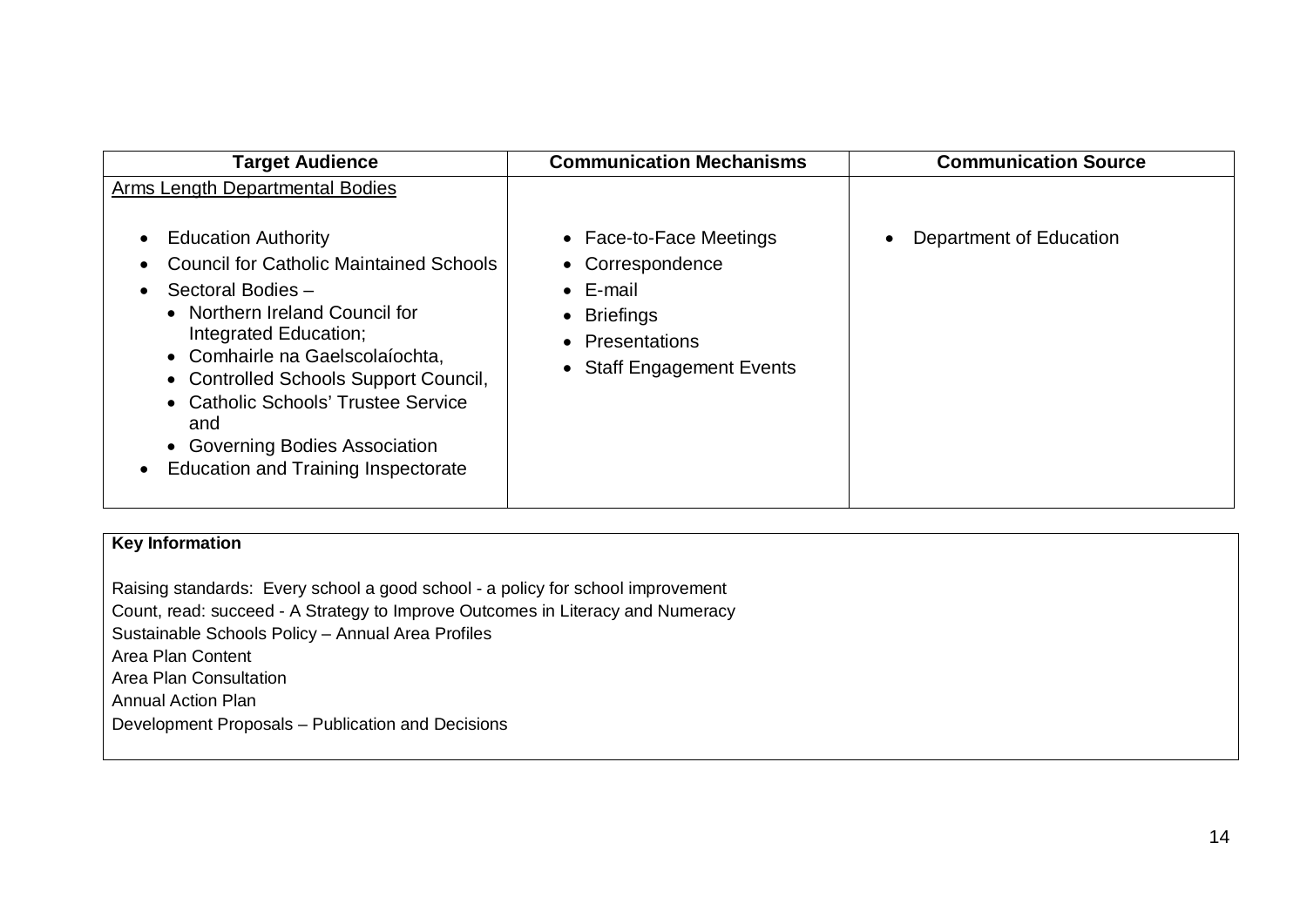| <b>Target Audience</b>                                                                                                                                                                             | <b>Communication Mechanisms</b>                                                                   | <b>Communication Source</b> |
|----------------------------------------------------------------------------------------------------------------------------------------------------------------------------------------------------|---------------------------------------------------------------------------------------------------|-----------------------------|
| <b>Elected Representatives</b>                                                                                                                                                                     |                                                                                                   |                             |
| Minister/Special Advisor<br><b>Education Committee</b><br><b>Other Departmental Committees</b><br>Members of the Legislative Assembly<br>(MLAs)<br><b>Political Party Education Representative</b> | • Face-to-Face Meetings<br>• Correspondence<br>$\bullet$ E-mail<br>• Briefings<br>• Presentations | Department of Education     |

Area Planning Overview Area Planning Terms of Reference Sustainable Schools Policy Area Planning Process – Roles and Responsibilities; Getting Involved; Establish Level of Demand (Population Projections, Demand for IMIE) Area Plan Content Area Plan Consultation Annual Action Plan Department of Education Circular 2014/21 – Publication of a Development Proposal Schools Admissions Policy Raising standards: Every school a good school - a policy for school improvement Count, read: succeed - A Strategy to Improve Outcomes in Literacy and Numeracy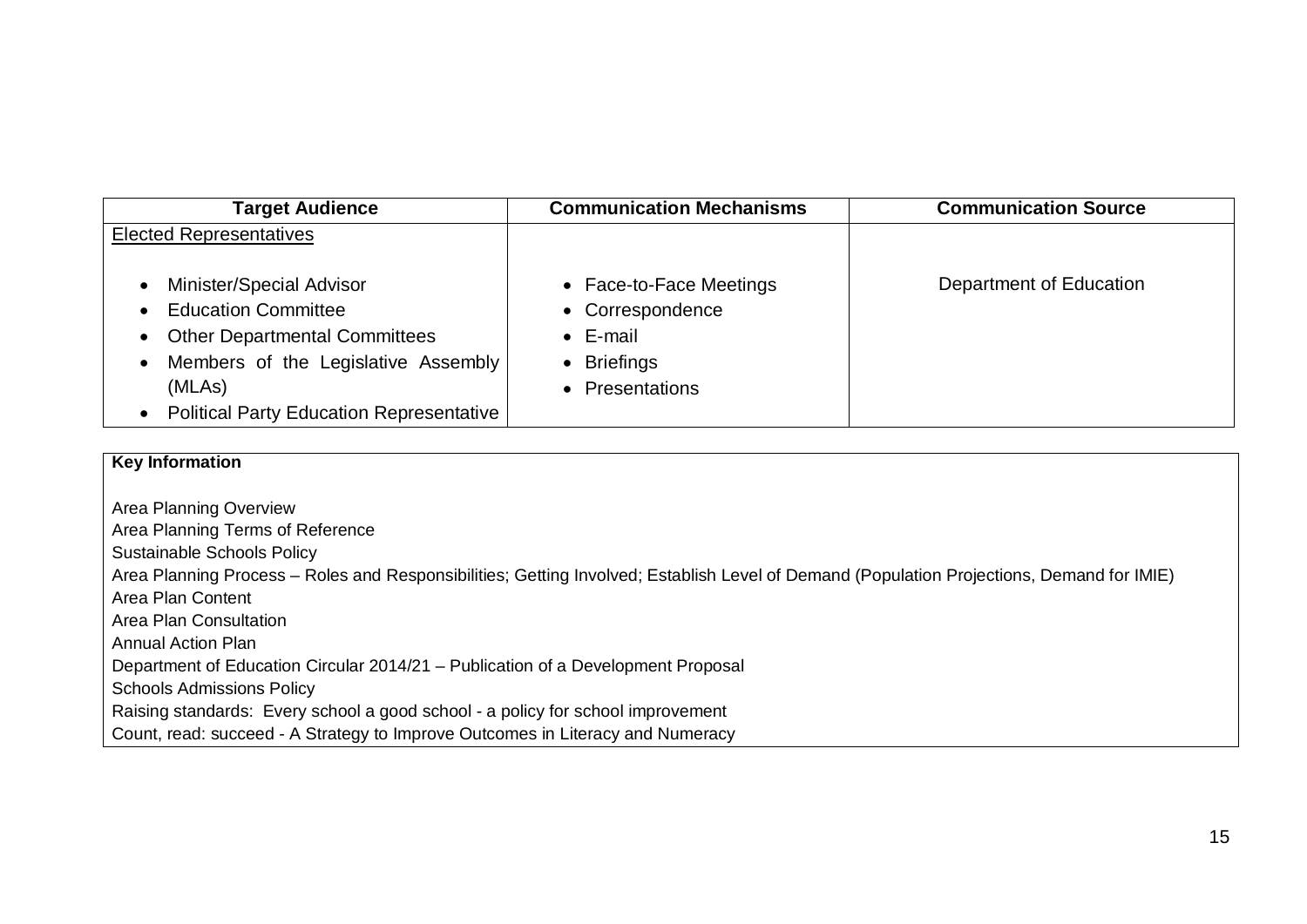| <b>Target Audience</b>                                                                                     | <b>Communication Mechanisms</b>                                                                   | <b>Communication Source</b>                                                                                                                       |
|------------------------------------------------------------------------------------------------------------|---------------------------------------------------------------------------------------------------|---------------------------------------------------------------------------------------------------------------------------------------------------|
| <b>Local Government Districts</b>                                                                          |                                                                                                   |                                                                                                                                                   |
| <b>Local Government District</b><br><b>Councillors</b><br><b>Community Planning Officials</b><br>$\bullet$ | • Face-to-Face Meetings<br>• Correspondence<br>$\bullet$ E-mail<br>• Briefings<br>• Presentations | Department of Education<br>$\bullet$<br><b>Education Authority</b><br>$\bullet$<br><b>Council for Catholic Maintained</b><br>$\bullet$<br>Schools |

| <b>Key Information</b>                                                                                                                                                                                                                                                                                                                                                                                                                                                                                                |
|-----------------------------------------------------------------------------------------------------------------------------------------------------------------------------------------------------------------------------------------------------------------------------------------------------------------------------------------------------------------------------------------------------------------------------------------------------------------------------------------------------------------------|
| Area Planning Overview<br>Area Planning Terms of Reference<br>Department of Education Circular 2014/21 – Publication of a Development Proposal<br>Sustainable Schools Policy - Annual Area Profiles<br><b>Schools Admissions Policy</b><br>Area Planning Process - Roles and Responsibilities; Getting Involved; Establish Level of Demand (Population Projections, Demand for IMIE)<br>Area Plan Content<br>Area Plan Consultation<br><b>Annual Action Plan</b><br>Development Proposals - Publication and Decisions |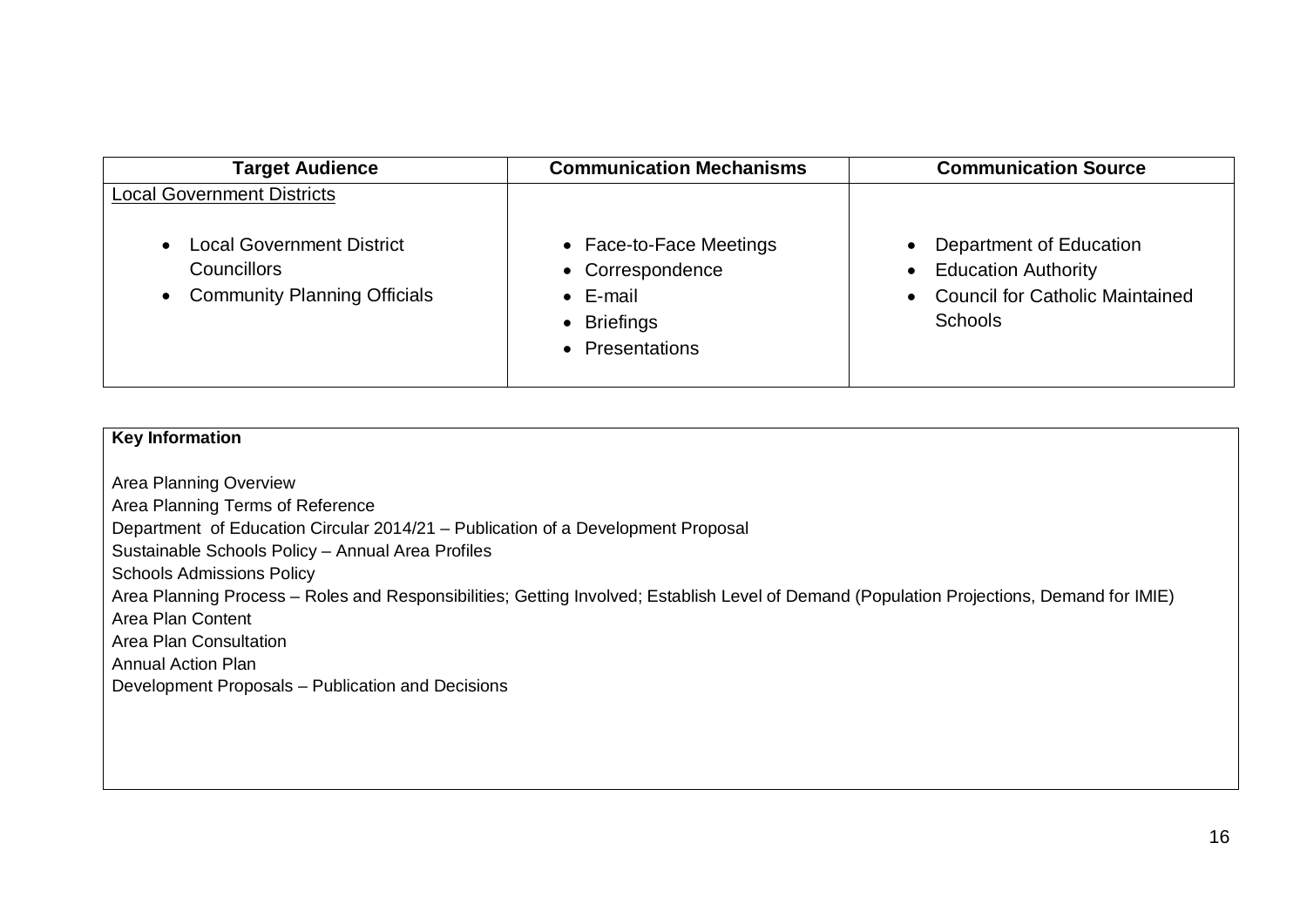Sustainable Schools Policy – Annual Area Profiles Area Plan Content Area Plan Consultation Annual Action Plan Department of Education Circular 2014/21 – Publication of a Development Proposal Schools Admissions Policy Raising standards: Every school a good school - a policy for school improvement Count, read: succeed - A Strategy to Improve Outcomes in Literacy and Numeracy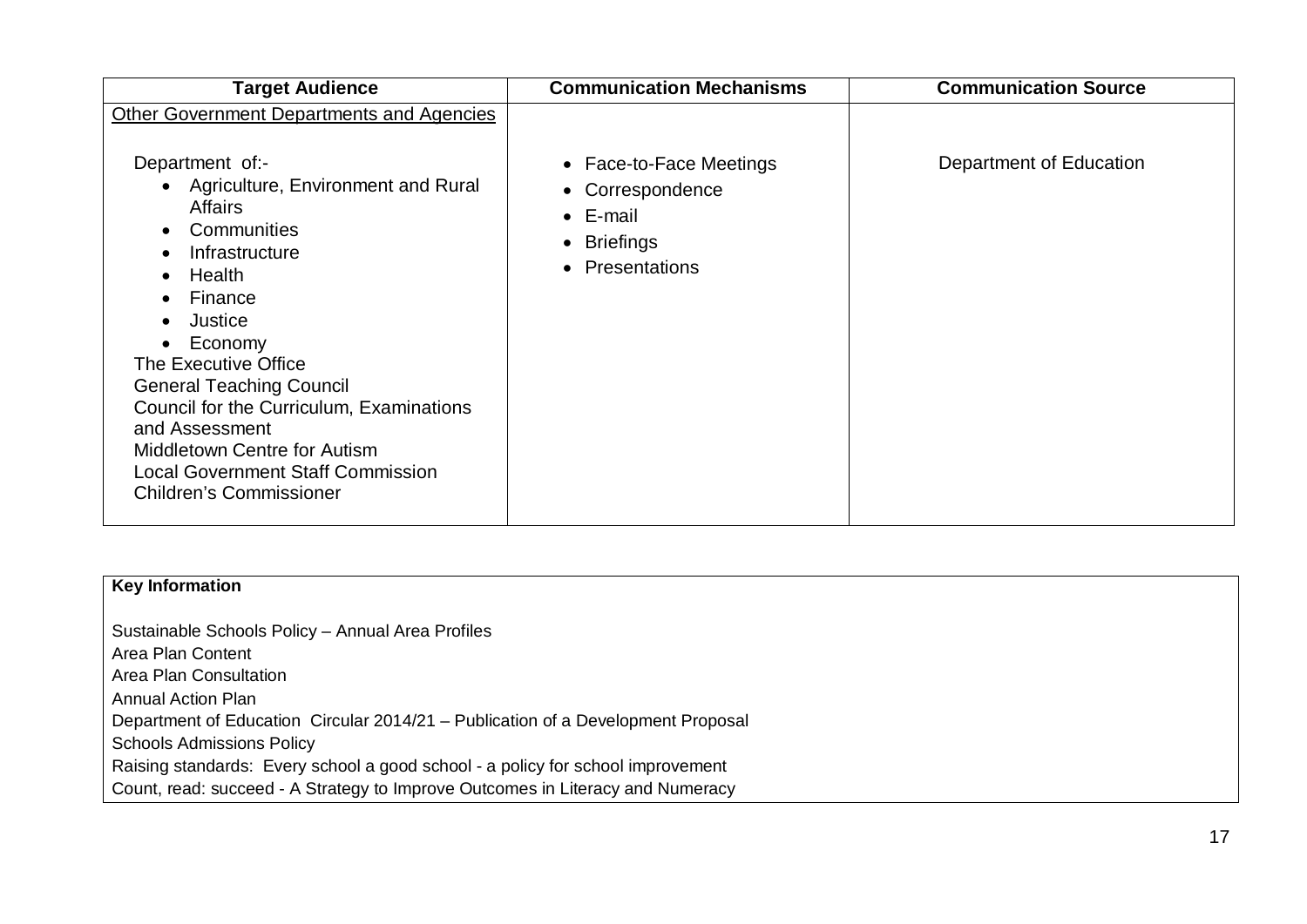| <b>Target Audience</b>                                                                                                                                                                                                                                                                                                                                                          | <b>Communication Mechanisms</b>                                                                   | <b>Communication Source</b> |
|---------------------------------------------------------------------------------------------------------------------------------------------------------------------------------------------------------------------------------------------------------------------------------------------------------------------------------------------------------------------------------|---------------------------------------------------------------------------------------------------|-----------------------------|
| <b>Influencers/Opinion Makers</b><br>Confederation of British Industry<br>Institute of Directors<br><b>Voluntary and Community Groups</b><br><b>Integrated Education Fund</b><br><b>Teachers' Unions</b><br>Foras na Gaelige<br><b>Transferors Representatives' Council</b><br>Catholic Church<br>3 Main Protestant Churches – Church of<br>Ireland, Presbyterian and Methodist | • Face-to-Face Meetings<br>• Correspondence<br>$\bullet$ E-mail<br>• Briefings<br>• Presentations | Department of Education     |
|                                                                                                                                                                                                                                                                                                                                                                                 |                                                                                                   |                             |

Sustainable Schools Policy – Annual Area Profiles Area Plan Content Area Plan Consultation Annual Action Plan Development Proposals – Publication and Decisions Department of Education Circular 2014/21 – Publication of a Development Proposal Schools Admissions Policy Raising standards: Every school a good school - a policy for school improvement Count, read: succeed - A Strategy to Improve Outcomes in Literacy and Numeracy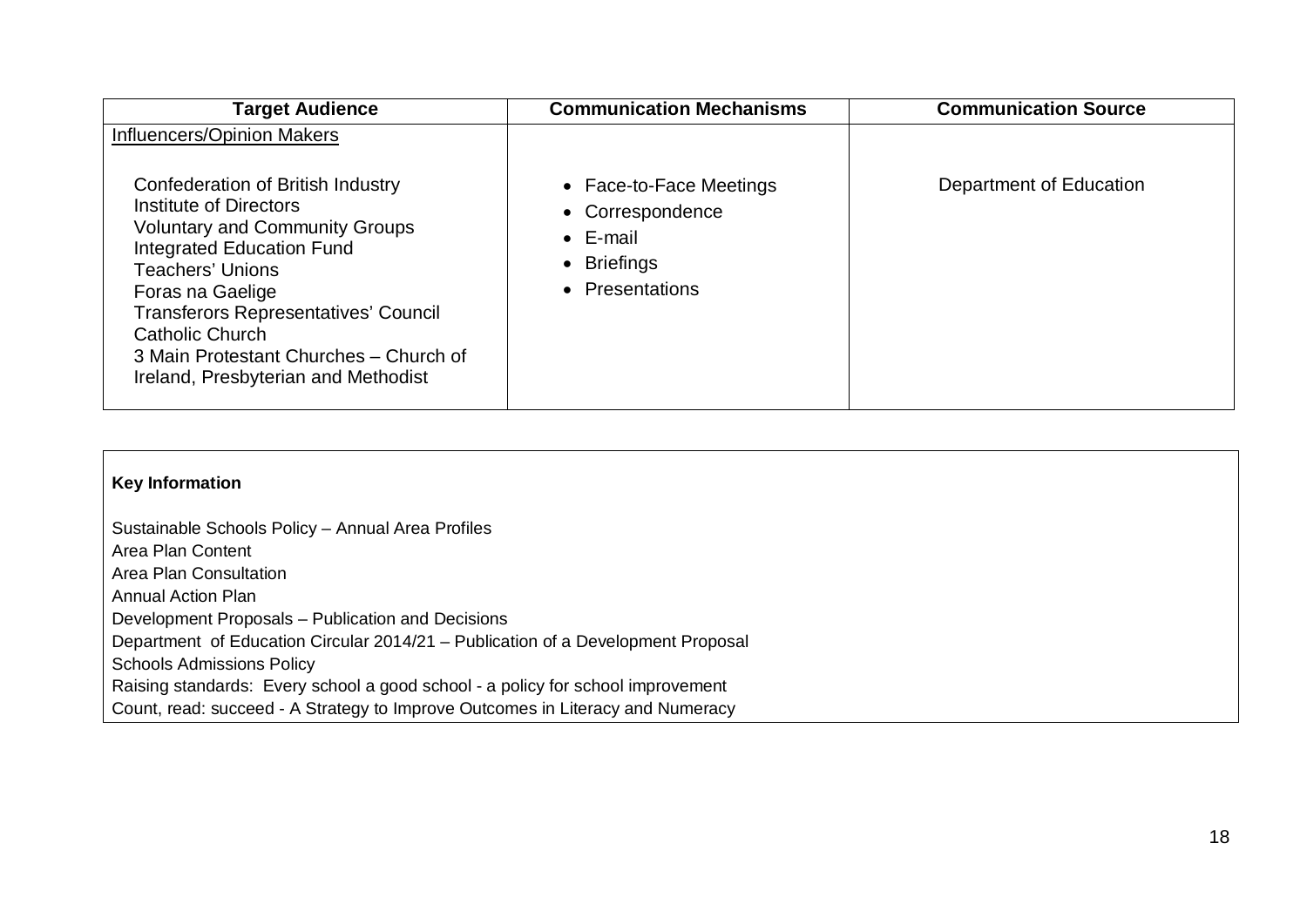| <b>Target Audience</b> | <b>Communication Mechanisms</b>     | <b>Communication Source</b> |
|------------------------|-------------------------------------|-----------------------------|
| Media                  |                                     |                             |
| Regional               | • Face-to-Face Meetings             | Department of Education     |
| Local                  | • Press Releases                    | <b>Education Authority</b>  |
|                        | • Editorials, Features              |                             |
|                        | $\bullet$ E-mail                    |                             |
|                        | • Department of Education           |                             |
|                        | website                             |                             |
|                        | • Department of Education           |                             |
|                        | <b>Twitter account/NI Executive</b> |                             |
|                        | <b>Twitter account</b>              |                             |
|                        | • Education Authority website       |                             |
|                        | • Briefings                         |                             |
|                        | Presentations                       |                             |

| <b>Key Information</b>                                                           |
|----------------------------------------------------------------------------------|
| Sustainable Schools Policy - Annual Area Profiles                                |
| Area Plan Consultation                                                           |
| <b>Annual Action Plan</b>                                                        |
| Development Proposals – Publication and Decisions                                |
| Department of Education Circular 2014/21 – Publication of a Development Proposal |
| Review of Special School Provision                                               |
| <b>Entitlement Framework</b>                                                     |
| <b>Schools Admissions Policy</b>                                                 |
| Raising standards: Every school a good school - a policy for school improvement  |
| Count, read: succeed - A Strategy to Improve Outcomes in Literacy and Numeracy   |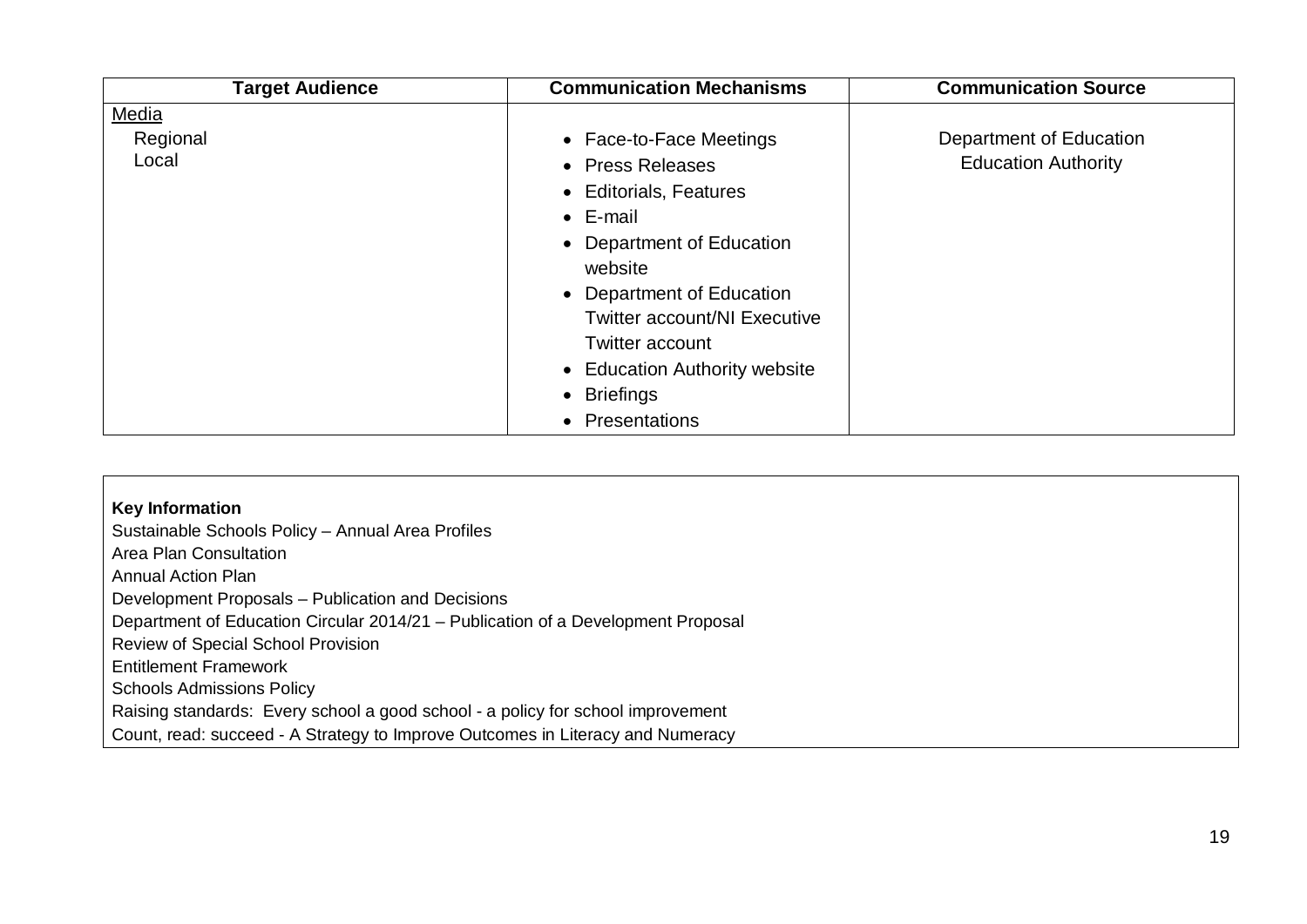#### **Internal Communications**

| <b>Target Audience</b>                                                                                                                                                                                                                                                                                                                 | <b>Existing Communication</b><br><b>Mechanisms</b>                                                                                                   | <b>New</b><br><b>Communication Mechanisms</b>                                                                                                                       |
|----------------------------------------------------------------------------------------------------------------------------------------------------------------------------------------------------------------------------------------------------------------------------------------------------------------------------------------|------------------------------------------------------------------------------------------------------------------------------------------------------|---------------------------------------------------------------------------------------------------------------------------------------------------------------------|
| Department of Education Board<br>Department of EducationSenior<br><b>Management Team</b><br>Area Planning Steering Group<br>Area Planning Working Group<br>Department of Education Directors<br>Department of Education Private Office<br>(Minister's office)<br>Department of Education Press Office<br>Department of Education Staff | • Face-to-Face Meetings<br>• Briefings<br>Correspondence<br>$\bullet$ E-mail<br>• Telephone<br>• Presentations<br>Department of Education<br>Website | Intranet<br>$\bullet$<br><b>Internal Frequently Asked Questions</b><br>$\bullet$<br><b>Staff Engagement Events</b><br>$\bullet$<br><b>Focus Groups</b><br>$\bullet$ |

#### **Key Information**

Sustainable Schools Policy – Annual Area Profiles Area Planning Process – Roles and Responsibilities; Getting Involved; Establish Level of Demand (Population Projections, Demand for IMIE) Area Plan Content Area Plan Consultation Annual Action Plan Development Proposals – Publication and Decisions Department of Education Circular 2014/21 – Publication of a Development Proposal Area Planning Guidance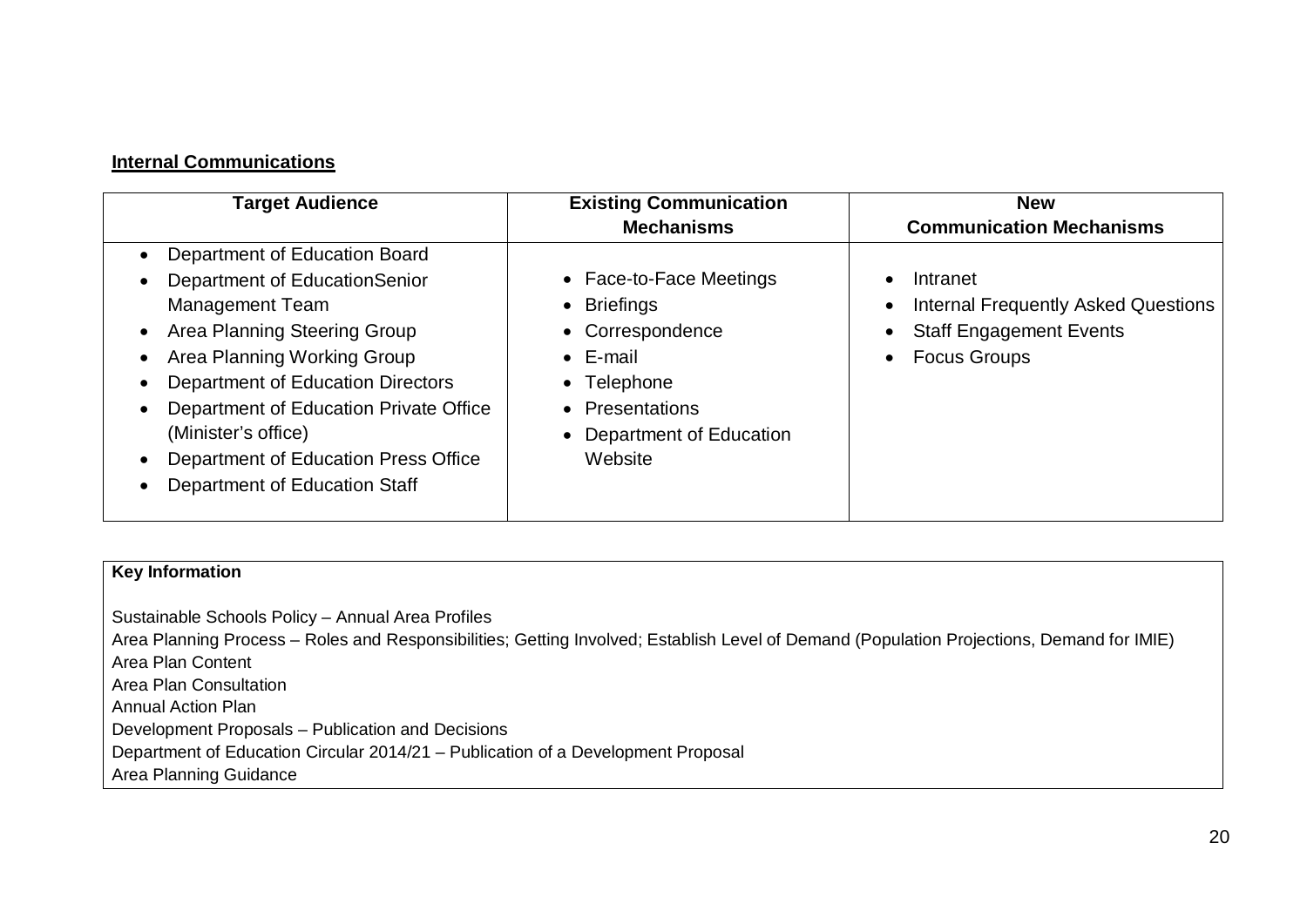#### **EXTERNAL COMMUNICATIONS APPENDIX 3**

#### **Media**

Press Releases Media Briefings Interviews Platform pieces

#### **Websites**

Department of Education Education Authority Council for Catholic Maintained Schools (CCMS) nidirect **Schools** Classroom 2000 (C2K)

#### **Social Media**

**Twitter** Facebook Flickr

### **Print**

**Correspondence** Leaflets – shot mailing

### **Public Relations**

Face-to-Face Meetings Events / Launches **Endorsements** Conferences / seminars Parent Teacher Association (PTA) Meetings Libraries **Briefings Exhibitions** Focus Groups **Presentations** 

#### **Internal**

Face-to-Face Meetings Team Briefings Department of Education Intranet Staff Engagement events Focus Groups **Telephone** E-mails / Correspondence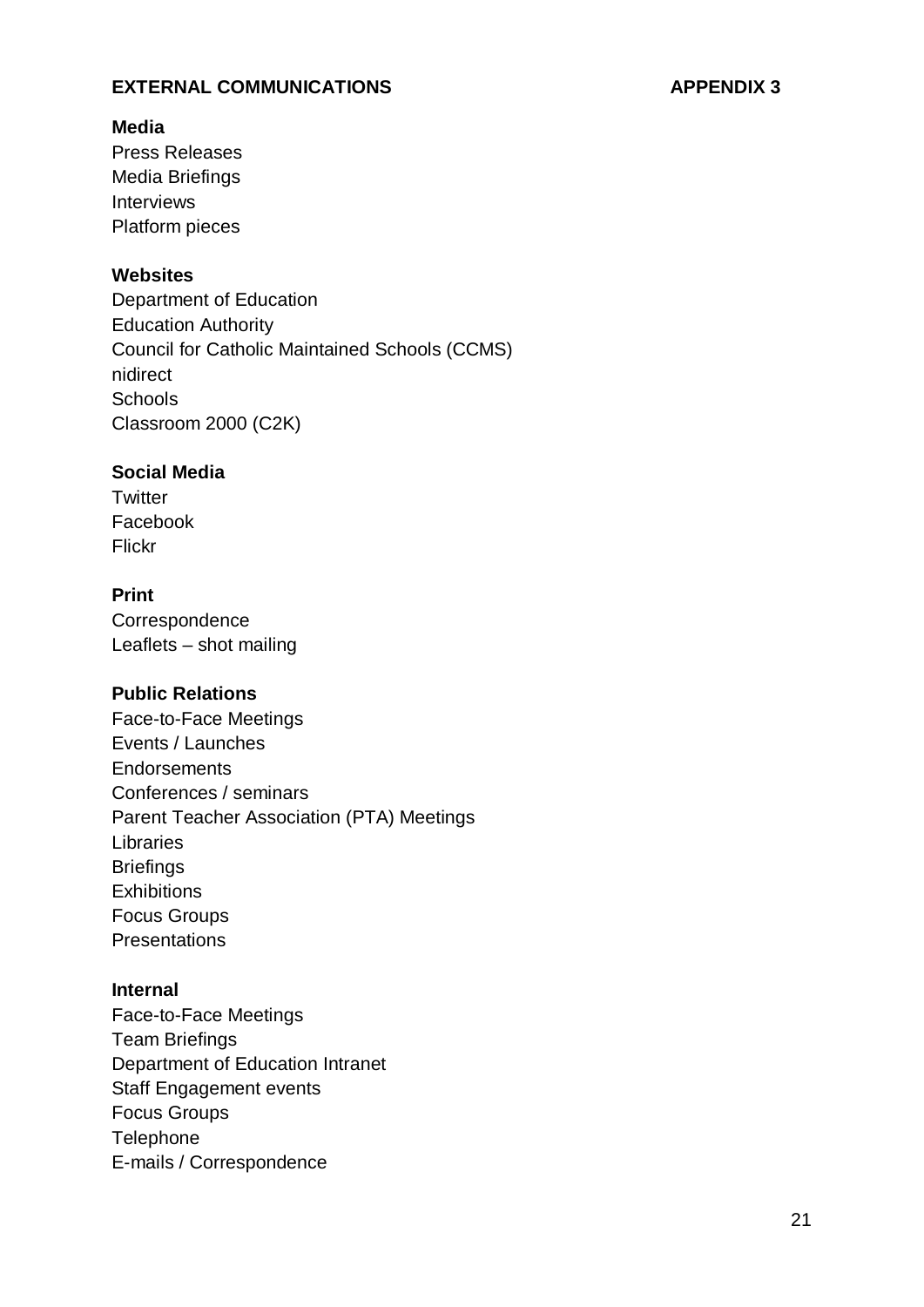## **Social Media**

Social media is the term used to share information, opinions and experiences. This is done through text, photographs, video and links to other websites. The use of social media has risen rapidly alongside the growth of the Internet and social networking sites and are fast becoming for many people their primary source of news and information.

Social media is one means by which the Department can communicate with audiences in a more effective and direct way. The Department's Press Office has recently established a Departmental twitter account and is currently building up the number of followers to ensure that messages are delivered to the appropriate audience.

## **Twitter**

Twitter is a micro-blogging site in which users such as elected representatives, journalists and the general public can post short updates which can then be retweeted to other users. Twitter can broaden the audience reach and DP decisions are being tweeted on the Departmental twitter account alongside the issue of a press release. A user can follow-up a query to a press release by re-tweeting the Department's twitter account seeking further information which can then be forwarded to the relevant Team to respond. DP decisions are already tweeted

Twitter can be a really effective mode for two-way communication when soliciting feedback, eg, from teachers, pupils, parents and the general public.

## **Facebook**

Facebook is the largest social networking site. Users create a personal profile then "friend" other users whom they know or like, with the agreement of both parties. Users in effect build their own webpage onto which they upload photos and graphics, and can add status updates and messages. Companies and organisations often set up Facebook pages containing information about products and services in advertising campaigns.

Facebook is very much geared towards people interacting with each other in a social way and is used gossip and pass on news but the information cannot be relied upon unless it is posted directly by the source.

## **Flickr**

Flickr is a site which enables users to post and share photographs. Users can upload photos, add captions, group photos together into galleries and share them with other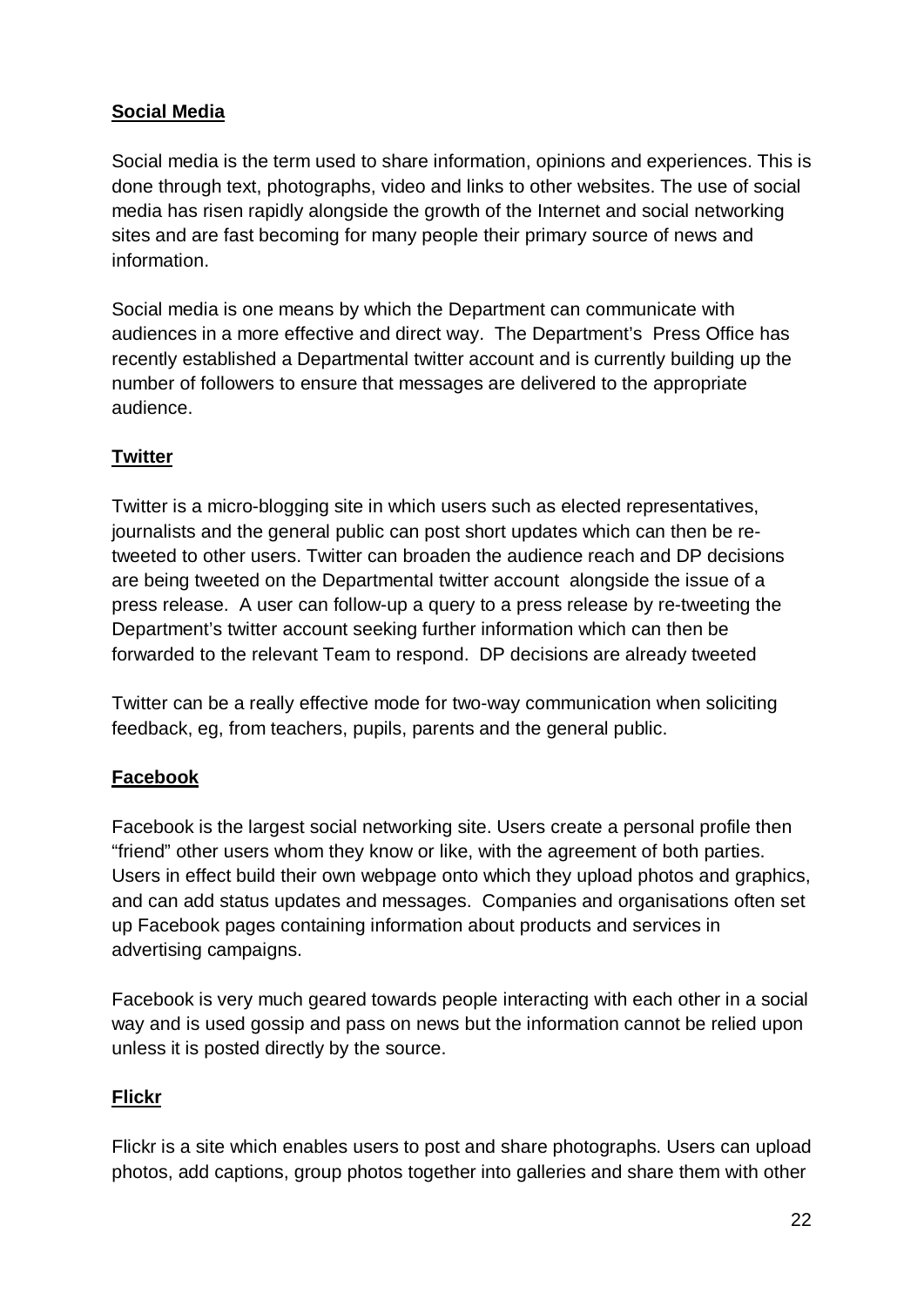Flickr users. Crucially, however, users can link directly with other social networking sites such as Twitter and Facebook and can share their pictures over these platforms.

The Department's Press Office uses Flickr for Ministerial/Departmental photographs.

## **NICS website - nidirect**

nidirect is the official government website for Northern Ireland citizens. Its aim is to make it easier to access government information and services by the public. It does this by working closely with Northern Ireland departments and other public bodies to collate key information to upload onto its website.

It is not necessary for members of the public to know which body is responsible for any particular piece of information in order to use nidirect to find the information they require. Key messages can be uploaded in several alternative languages.